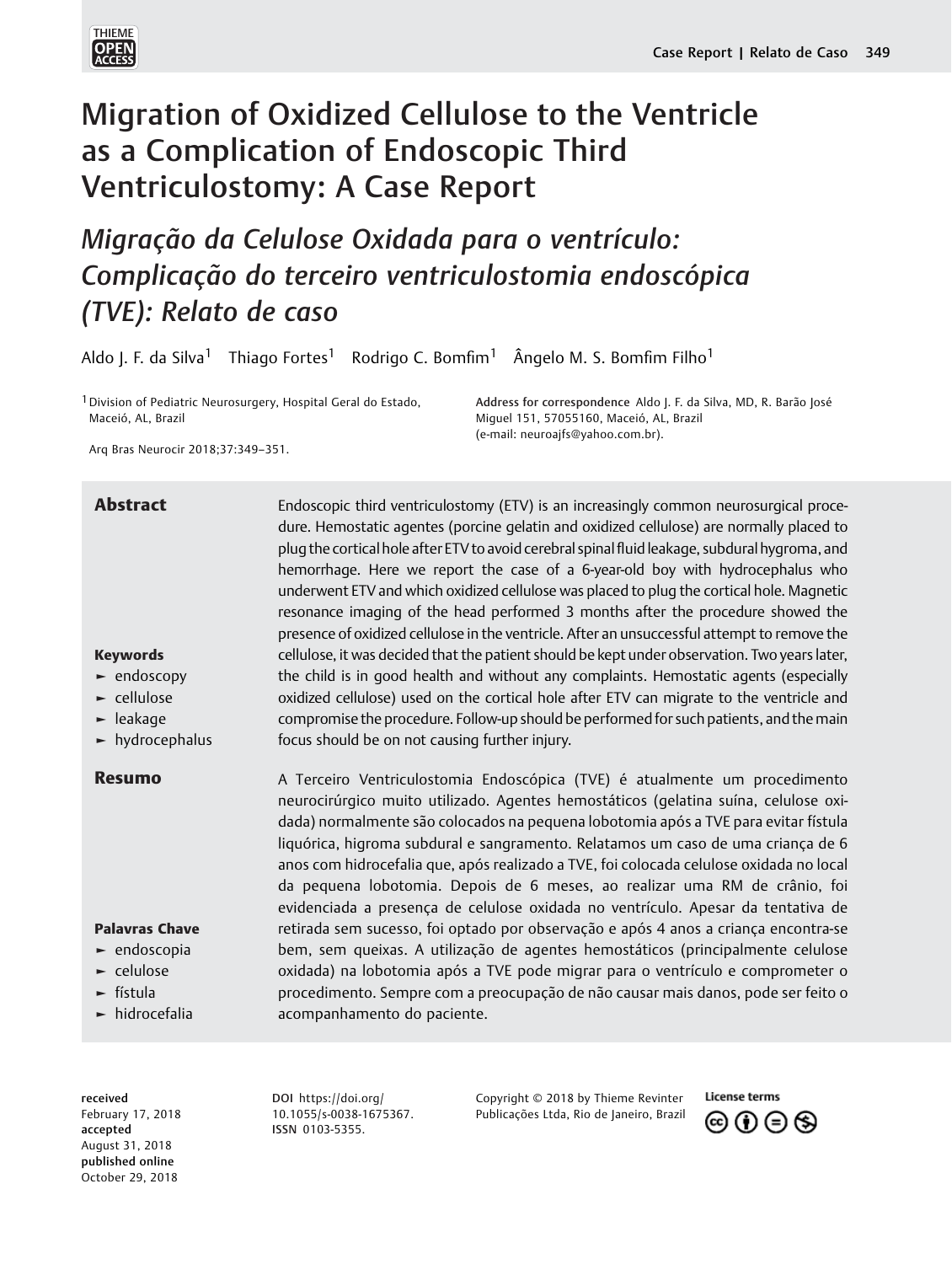## Introduction

Endoscopic third ventriculostomy (ETV) is an increasingly common procedure, especially for the treatment of non-communicating hydrocephalus.<sup>1</sup> Several studies have confirmed the high success rate and low complication rate of ETV. Therefore, ETV is considered a safe and effective treatment for obstructive or non-communicating hydrocephalus.<sup>2,3</sup>

The literature describes various complications associated with the procedure, including bradycardia, hypothalamic dysfunction, and hemorrhage resulting from artery or ependymal vein lesions or from a choroid plexus lesion.<sup>4</sup> Hemostatic agents (porcine gelatin and oxidized cellulose) are placed on the cortical hole through which the neuroendoscope is inserted to avoid complications, such as cerebral spinal fluid (CSF) leakage, subdural hygroma, and hemorrhage.<sup>1,5</sup>

In the present article, we report the case of a child with non-communicating hydrocephalus who underwent ETV and subsequently experienced a complication, the migration of the hemostatic agent (oxidized cellulose) to the ventricle.

### Case Report

We report the case of a 6-year-old boy with classic symptoms of intracranial hypertension (headache, vomiting, and papilledema). Computed tomography (CT) and magnetic resonance imaging (MRI) exams were performed, and the patient was diagnosed with non-communicating hydrocephalus. Subsequently, ETV was performed with no immediate com-



Fig. 2 Sagittal constructive interference in steady state (CISS) image showing (arrow) ventriculostomy patency.

plications. A piece of Surgicel oxidized cellulose (Ethicon, Bridgewater, NJ, USA) was placed on the cortical hole to avoid CSF leakage and achieve local hemostasis. In the immediate postoperative period, the patient recovered well with no complications. On the  $5<sup>th</sup>$  postoperative day, the patient remained stable and was discharged from the hospital. At the 3-month follow-up, the patient was well and exhibited



Fig. 1 Axial T2-weighted magnetic resonance imaging showing (arrow) oxidized cellulose in the ventricle.



Fig. 3 Axial T2-weighted magnetic resonance imaging. Reabsorption of cellulose oxide.